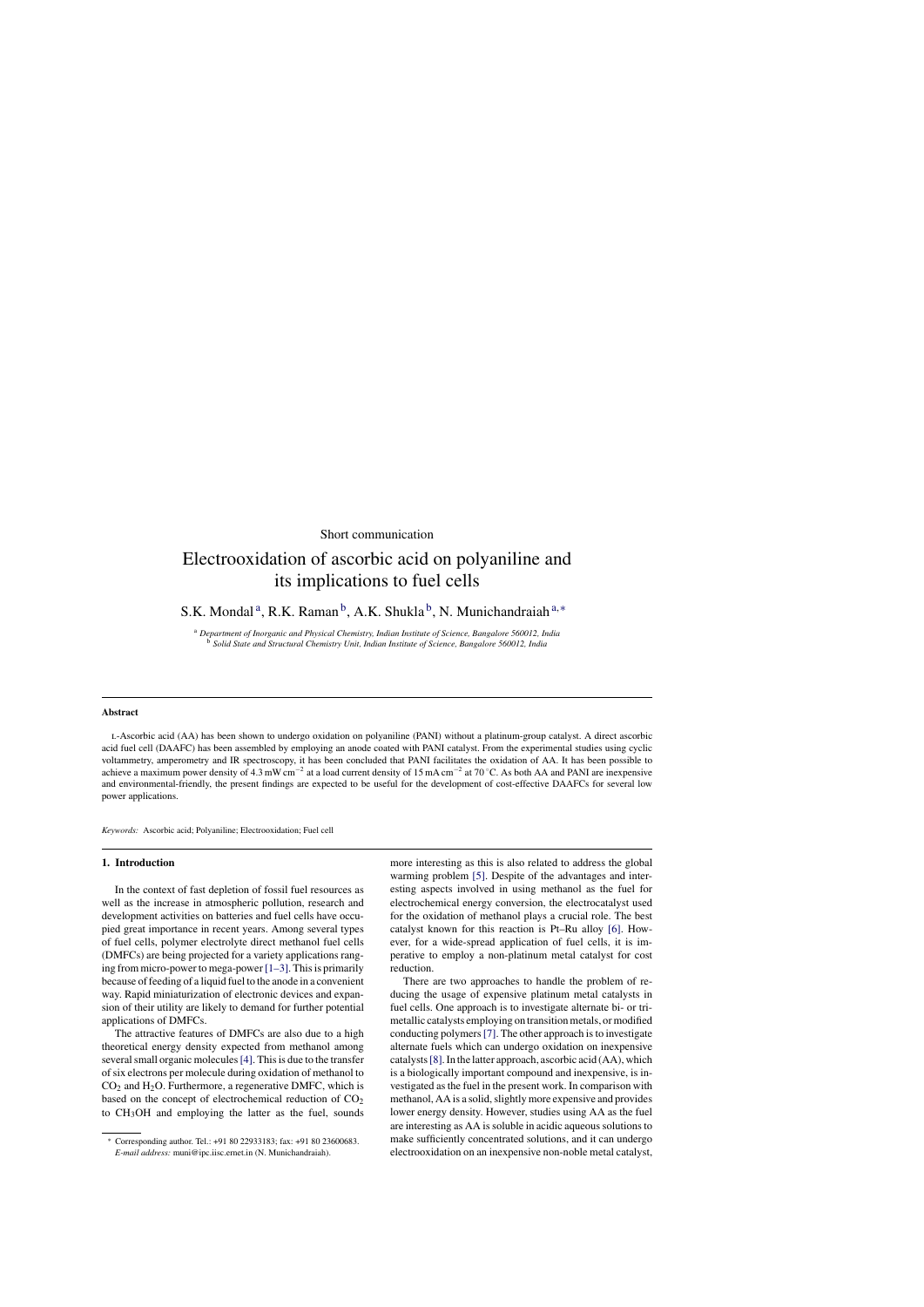whereas the oxidation of methanol requires an expensive catalyst material.

Although electrooxidation of AA has been a subject of several investigations [9–11], these studies have involved Ptgroup metals as the catalysts. AA has been suggested as a promising fuel for fuel cell application [12], and a study on direct ascorbic acid fuel cell (DAAFC) employing several Pt-group metals as the catalysts have been reported recently [13]. In this study [13], the oxidation of AA has been evaluated by cyclic voltammetry on glassy carbon electrodes, which were coated with Pt, Ru, Pd, Ir, Pt–Ru blacks. The oxidation of AA has been shown to take place on these catalysts at potentials close to the theoretical value. But these catalysts show different degrees of catalytic effect towards the oxidation of AA. The performance of DAAFCs has been evaluated by circulating an aqueous solution of AA through the anode and measuring current–potential characteristics. It has been shown the performance of the DAAFC employing Pd catalyst is superior in relation to the other catalysts.

In a recent study [14], it has been shown that the oxidation of AA occurs on a polyaniline (PANI) covered Ni substrate in the absence of any Pt-group metal. The focus of the present study is to further investigate the use of oxidation of AA on PANI as the catalyst for fuel cells, where the anode reaction does not involve any Pt-group metal. Since PANI is an inexpensive conducting polymer, it is anticipated that the present study would invoke significant interest in the area of fuel cells research and development.

## **2. Experimental**

Analytical grade chemicals, vacuum distilled aniline and double-distilled water were used in all experiments. Polymerization of aniline to PANI was carried out by both chemical and electrochemical oxidations. For chemical preparation, aniline was dissolved in  $H_2SO_4$  (0.5 M), and a solution of  $NH<sub>4</sub>S<sub>2</sub>O<sub>8</sub>$  (1 M) was added drop-wise while stirring the solution using a magnetic bar. The PANI powder thus formed was filtered, washed copiously with  $0.5 M H_2SO_4$  and dried at about 60 ◦C under vacuum. For electrochemical preparation of PANI, a stainless steel (SS, commercial grade, 304) substrate was polished, etched in dilute  $H_2SO_4$  and washed. An electrochemical cell was set up in a glass container, which had provision to introduce the SS working electrode, a Pt auxiliary electrode and a reference electrode. A saturated

calomel electrode (SCE) was used as the reference electrode. An electrolyte solution of  $0.5 M H_2SO_4$  consisting of aniline (0.5 M) was taken inside the cell and the SS electrode was cycled between −0.2 and 1.2 V versus SCE at a sweep rate of  $100 \text{ mV s}^{-1}$ . A film of PANI forms on the SS electrode, and its thickness increases by repeating the potential cycles several times. The PANI/SS electrode was washed copiously with  $0.5 M H_2SO_4$  and stored in the same solution for further experiments. The PANI/SS electrode was used for single electrode studies, whereas the chemically precipitated PANI was used for fuel cell studies.

A laboratory scale DAAFC was assembled using carbon block current collectors and a membrane electrode assembly (MEA). For preparation of the anode, PANI (90 wt.%) and Nafion suspension (10 wt.%) were taken in isopropyl alcohol and subjected to sonication for intimate mixing. The suspension was brushed on a non-wetable Toray carbon paper (TGPH 090) of size  $4 \text{ cm} \times 4 \text{ cm}$ . The solvent was allowed to evaporate and dried at open air. Several such electrodes were prepared by varying the loading of PANI between 15 and 60 mg. Using a similar procedure, Pt coated cathodes were prepared. A film of Nafion 117 was hot pressed at about  $125\degree C$  with a cathode and a dummy carbon paper anode, which was subsequently replaced by a PANI coated carbon paper. Hot pressing with the PANI anode was avoided since PANI loses its electrochemical activity towards the oxidation of AA due to thermal degradation. The MEA was in turn sandwiched between two corrugated carbon blocks, which had provision to circulate the anolyte solution at the anode and to pass oxygen gas at the cathode. Cyclic voltammetry and chronopotentiometry of PANI/SS was carried out using a EG&G potentiostat/galvanostat model Versastat. Current–voltage measurements of fuel cells were performed using a home-made galvanostatic circuit. IR spectra were recorded by a Perkin-Elmer FT-IR 1000 spectrometer.

#### **3. Results and discussion**

Rueda et al. [15] have studied the oxidation of AA on a gold electrode over a wide pH range. Products of the reaction have been identified by chronoamperometry and the total number of electrons taking part in the oxidation has been estimated to be 1.9. On the basis of their results, the following mechanism has been proposed.

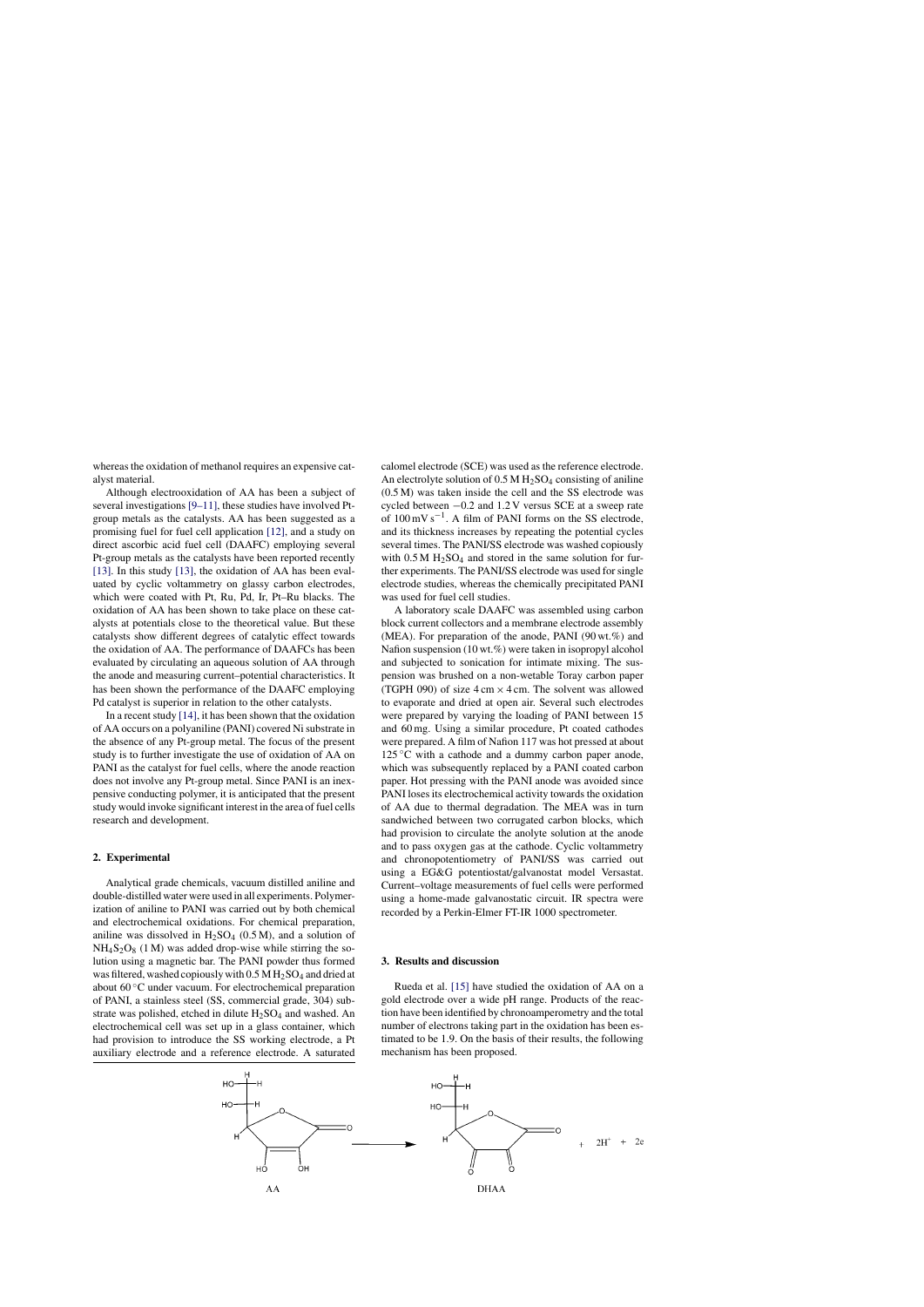

Fig. 1. Cyclic voltammograms recorded in a 50 mL solution of 10 mM Ascorbic acid  $+ 0.5 M H<sub>2</sub>SO<sub>4</sub>$  with a polyaniline coated stainless steel electrode at different scan rates  $(mVs<sup>-1</sup>)$  indicated on each trace. A similar experiment was repeated for bare stainless steel electrode with a scan rate of  $10 \text{ mVs}^{-1}$ .

The formation of dehydroascorbic acid (DHAA) takes place via a radical anion intermediate, monodehydroascorbic acid from AA. The DHAA undergoes a hydration reaction characteristic of the carbonyl group to form DHAA $\cdot$ H<sub>2</sub>O, which is electroinactive. Accordingly, the electrooxidation of AA is irreversible [15]. Cyclic voltammograms recorded at several sweep rates  $(v)$  using a PANI/SS electrode in 0.5 M H2SO<sup>4</sup> consisting of 0.1 M AA are shown in Fig. 1. There is an oxidation current peak in the potential range between 0.3 and 0.4 V versus SCE, and the peak current increases with square root of sweep rate. Also, there is a shift in peak potential with increase in sweep rate. These features together with the observations of an increase in peak current with an increase in concentration of AA (not shown) and the absence of cathodic current peak confirm the irreversible oxidation of AA on PANI/SS electrode. Furthermore, as the cyclic voltammograms do not appear on a bare SS electrode (Fig. 1), it is concluded that the PANI catalyzes the oxidation. A continuous oxidation of AA in  $0.5 M H_2SO_4$  was carried out at different current densities on a PANI/SS electrode while stirring the electrolyte with a magnetic bar. The variation of potential during about 24 h of electrolysis is shown in Fig. 2. The electrode potential is fairly constant at current densities lower than 33 mA cm−<sup>2</sup> suggesting that the PANI is stable for continuous electrooxidation of AA. Furthermore, there is an increase in potential by increasing current density. The relationship between current density and potential follows Tafel relationship as shown in Fig. 3, and the Tafel slope obtained is  $0.370 \text{ V}$  decade<sup>-1</sup>.

The electrooxidation of AA on PANI is further established by recording an IR spectrum of the electrolyte after prolonged electrolysis. An electrolyte of 1 M AA in  $0.5$  M  $H<sub>2</sub>SO<sub>4</sub>$  was electrolyzed using a PANI/SS anode at a current density of 50 mA cm−<sup>2</sup> for a duration theoretically required for com-



Fig. 2. Chronopotentiometry experiments performed with a polyaniline coated stainless steel electrode in 20 mL solution of 1 M ascorbic acid + 0.5 M H<sub>2</sub>SO<sub>4</sub> at different current density values (mA cm<sup>-2</sup>) indicated on each trace.

plete oxidation of AA to DHA. The spectra of the electrolyte before and after completing the electrolysis are shown in Fig. 4. The intense band at 1700 cm−<sup>1</sup> for both AA and DHA is attributed to stretching vibration of  $C = O$  carbonyl group [16,17]. The band at  $1780 \text{ cm}^{-1}$  due to C=O group [16] is clearly developed as a peak in DHA. The presence of a band at  $1800 \text{ cm}^{-1}$  due to C=O group (Fig. 4 curve b), which is absent in Fig. 4 curve (a) is a clear indication for the formation of DHA. This band is attributed to the open bi-cyclic form of hydrated DHA. Furthermore, the band at  $1150 \text{ cm}^{-1}$ due to asymmetric  $O - C - C$  stretching is clearly present in the spectrum of DHA (Fig. 4 curve b). These results support the electrochemical results obtained as described above for oxidation of AA on PANI as the catalyst.



Fig. 3. Steady state polarization data obtained with a polyaniline coated stainless steel electrode (area =  $0.6 \text{ cm}^2$ ) in 1 M ascorbic acid +  $0.5 \text{ M H}_2\text{SO}_4$ .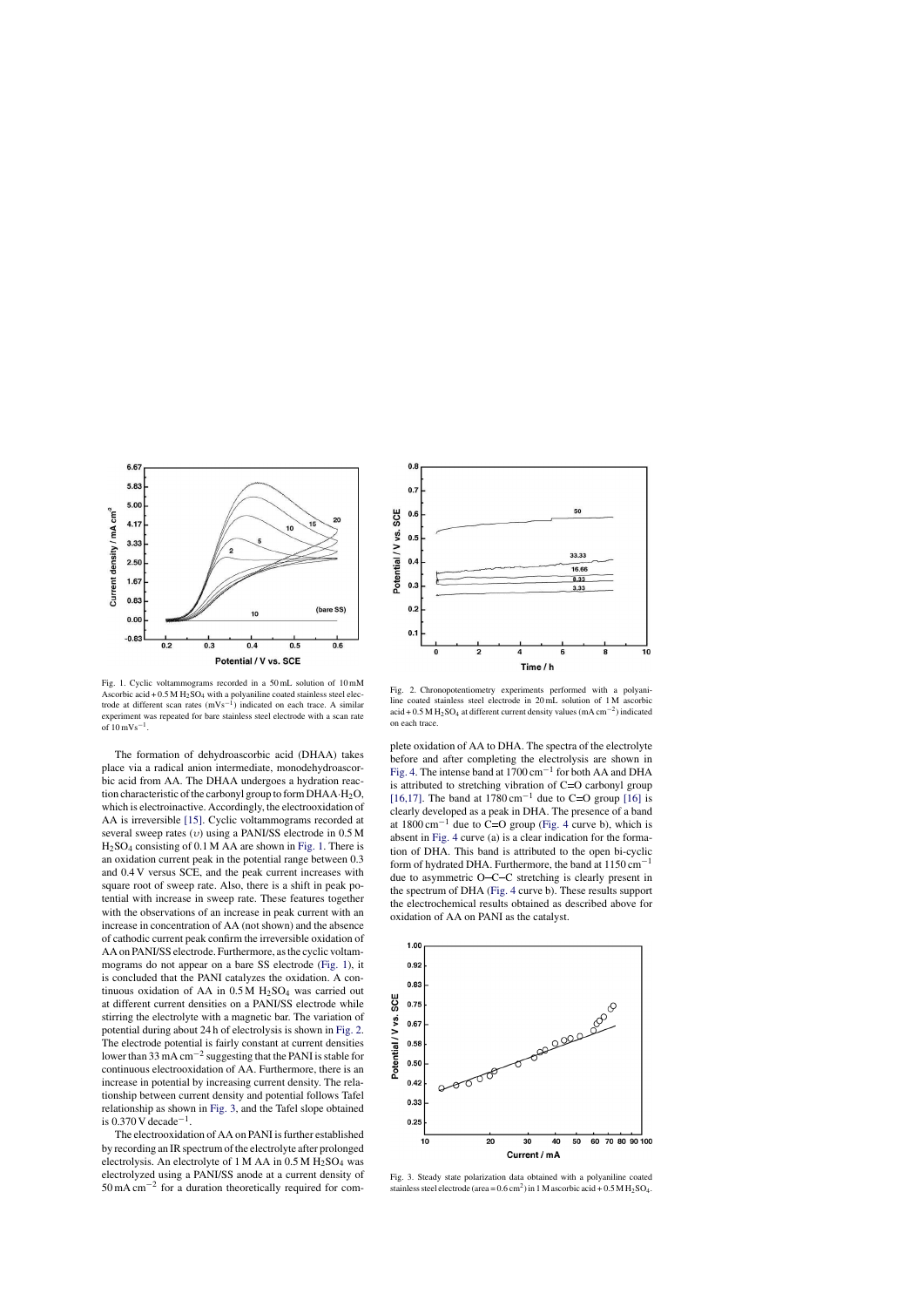

Fig. 4. IR spectra of ascorbic acid (a) before and (b) after oxidation in 0.5 M  $H<sub>2</sub>SO<sub>4</sub>$ .

Several DAAFCs were assembled by fabricating the anode with varying PANI loading levels, namely, 15, 35 and 60 mg cm−<sup>2</sup> . The performance of these cells were evaluated at different load current densities. It was found that the optimum performance was obtained with 35 mg cm<sup> $-2$ </sup> of PANI as the anode catalyst. At the other loading levels, the performance of the cells was inferior. The performance of the DAAFC with 35 mg cm<sup> $-2$ </sup> of PANI was evaluated by loading it with different values of current and measuring the corresponding voltages. The procedure was repeated at different temperatures from ambient to 70 ℃. The polarization data are shown in Fig. 5(a). At all temperature, there is a decrease in voltage from the open-circuit value of 0.5 V with an increase in current density. At a current density of  $10 \text{ mA cm}^{-2}$ , the cell voltage decreases to about 0.1 V at ambient temperature. However, there is a decrease in polarization with an increase in temperature. For instance at 70 ◦C, the cell voltage is 0.35 V at 10 mA cm−<sup>2</sup> . Alternately, a current density of 22 mA cm−<sup>2</sup> is required at 70 ◦C to decrease the voltage to 0.1 V. These data suggest that the DAAFC is useful in a wide temperature range. However, it may be noted that PANI undergoes deterioration at temperatures higher than 100 ◦C. Therefore,  $70-80$  °C may be considered as a safe upper limit of temperature for optimum performance of DAFC. Fig. 5(b) presents power density versus current density curves at several temperatures. At  $70^{\circ}$ C, a maximum power density of  $4.3 \text{ mW cm}^{-2}$  is obtained at a current density of 15 mA cm<sup>-2</sup>. There is a decrease in these parameters with a decrease in temperature.

The performance of the DAAFC in the present work may be evaluated by comparing the results with those reported in the literature for DAAFC as well as DMFC. A maximum power density of  $6 \text{ mW cm}^{-2}$  at a current density of 35 mA cm−<sup>2</sup> has been reported for DAAFC with Pd as the anode catalyst at ambient temperature. In the present work, on the other hand, a maximum power density of  $4.3 \text{ mW cm}^{-2}$ is obtained at a current density of  $15 \text{ mA cm}^{-2}$  at  $70 \text{ °C}$ . Al-



Fig. 5. (a) Polarization data and (b) power density versus current density data of DAAFC at different temperatures.

though these values are lower, the present DAAFC is shown to perform with an inexpensive conducting polymer, namely, polyaniline as the anode catalyst.

The DMFC is well studied and extensively reported. The best known catalyst for methanol oxidation is Pt–Ru alloy. A maximum power density of 180 mW cm<sup>-2</sup> at 90 °C has been reported [18]. This value is higher than the values obtained in the present study. Nevertheless, DAAFC is expected to be useful for micro-power applications where cost factor is an important criterion. Furthermore, the operation of DMFC is plagued with the problem of methanol cross-over, which affects the long term performance of the fuel cell [19,20]. By contrast, in the case of DAAFC, it would be difficult for ascorbic acid molecules to pass through the polymer electrolyte membrane due to their larger size in relation to methanol molecule.

In the recent years, there has been interest in the literature on bio-fuel cells[21–25]. A glucose-oxygen bio-fuel cell was studied by the engineering of the anode and cathode with bio-catalytic monolayer interfaces that enable the operation of the bio-fuel cell without separating the electrodes [21]. A miniature bio-fuel cell using oxidation of glucose on glucose oxidase as the catalyst with a power density of 64  $\mu$ W cm<sup>-2</sup> at 23  $\degree$ C has been reported [22]. In similar reports [23–25], miniature bio-fuel cells with low power densities have been studied. The present study on DAAFC may also be categorized as a bio-fuel cell because of biological importance of ascorbic acid.